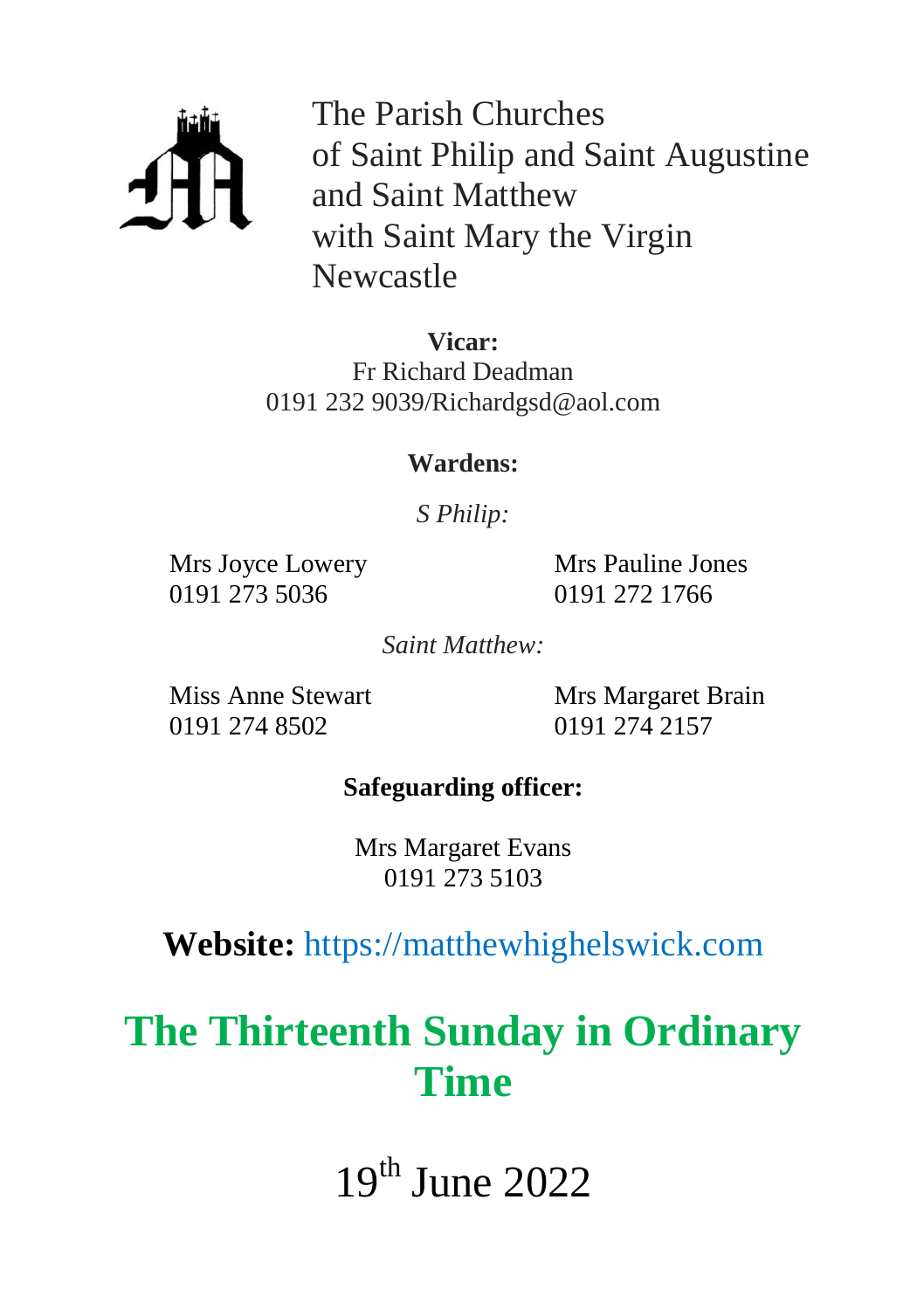## **The Liturgy for Sunday XIII**

#### **Mass at 9am**

**Hymn:** 496

#### **High Mass at 10.30am\***

**Booklet for the Mass:** Ordinary Time *The Liturgy booklet is available to be downloaded from the website.*

| <b>Entrance hymn:</b>  | $234$ (tii) |
|------------------------|-------------|
| <b>Offertory hymn:</b> | 413         |
| <b>Communion hymn:</b> | 406         |
| <b>Final hymn:</b>     | 333         |

## **The Second Sunday after Trinity**

#### **Solemn Evensong and Benediction at 6.30pm\***

| <b>Booklet for the Office:</b>  | Evensong Ordinary Time I                                            |
|---------------------------------|---------------------------------------------------------------------|
|                                 | The Liturgy booklet is available to be downloaded from the website. |
| <b>Psalm:</b>                   | 64                                                                  |
| <b>Hymn before Benediction:</b> | 243                                                                 |

#### **Streamed services**

Please note that services marked with an asterisk are streamed to the internet. Holy Communion is not streamed; and if you wish to avoid appearing on the streaming, please sit further back in the Nave. If you cannot get to Mass and would like to follow the streaming, this can be accessed through the website - https://matthewhighelswick.com, using the "streamed services" button at the top of the home page.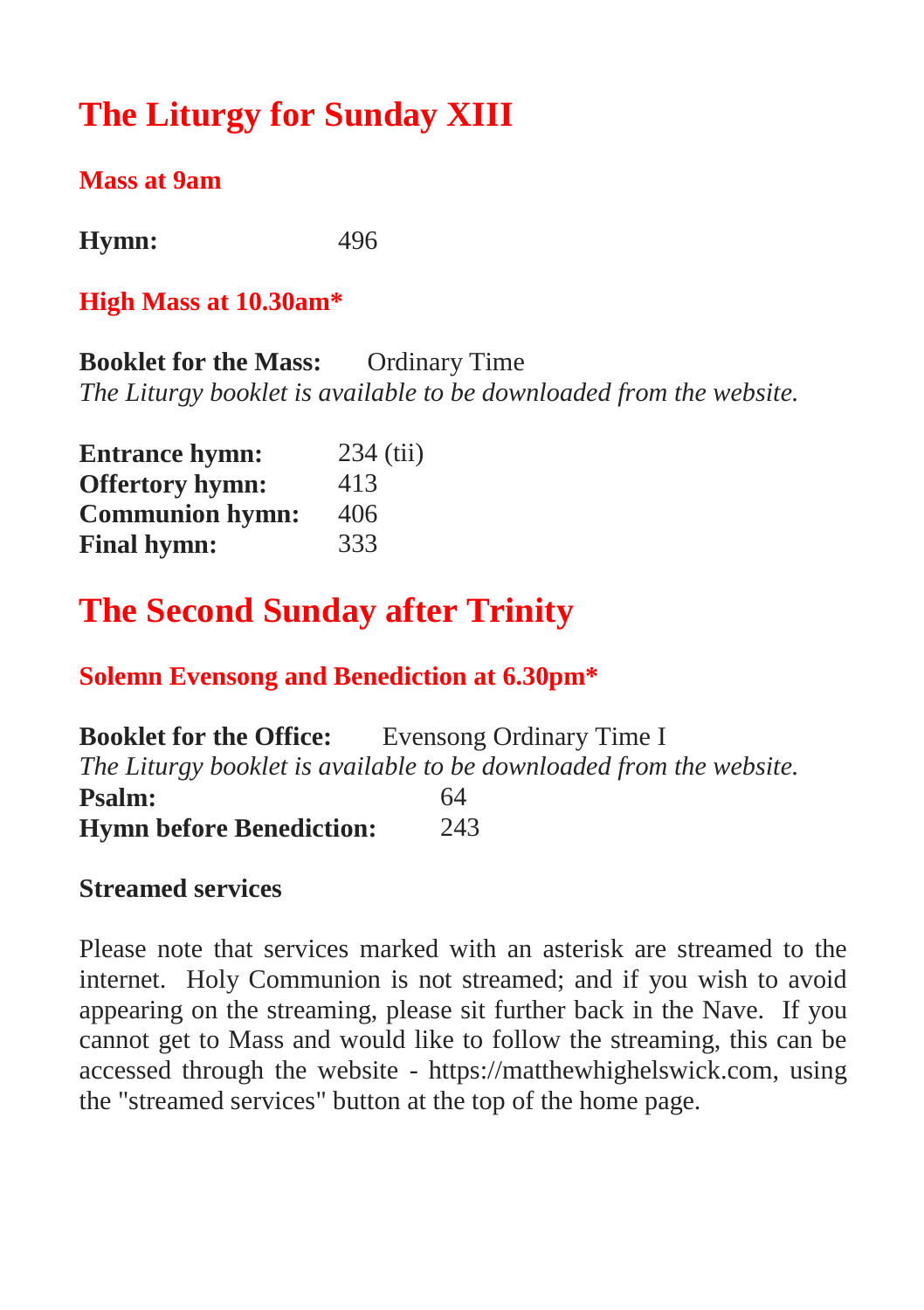## **Services this week**

Monday S Cyril of Alexandria Low Mass at 7.30pm Tuesday S Irenaeus Low Mass at 11.30am<br>Wednesday SS Peter & Paul Sung Mass at 7.30pm<sup>\*</sup> Wednesday SS Peter & Paul Sung Mass at 7.30pm<sup>\*</sup> Thursday Feria Low Mass at 9.45am Friday Feria Low Mass at 11.30am<br>Saturday For Ukraine Low Mass at 10am\*

Low Mass at  $10am*$ 

## **Services next week**

Sunday Mass at 9am High Mass at 10.30am\* Solemn Evensong and Benediction at 5pm\*

The calendar for July is now available on the website.